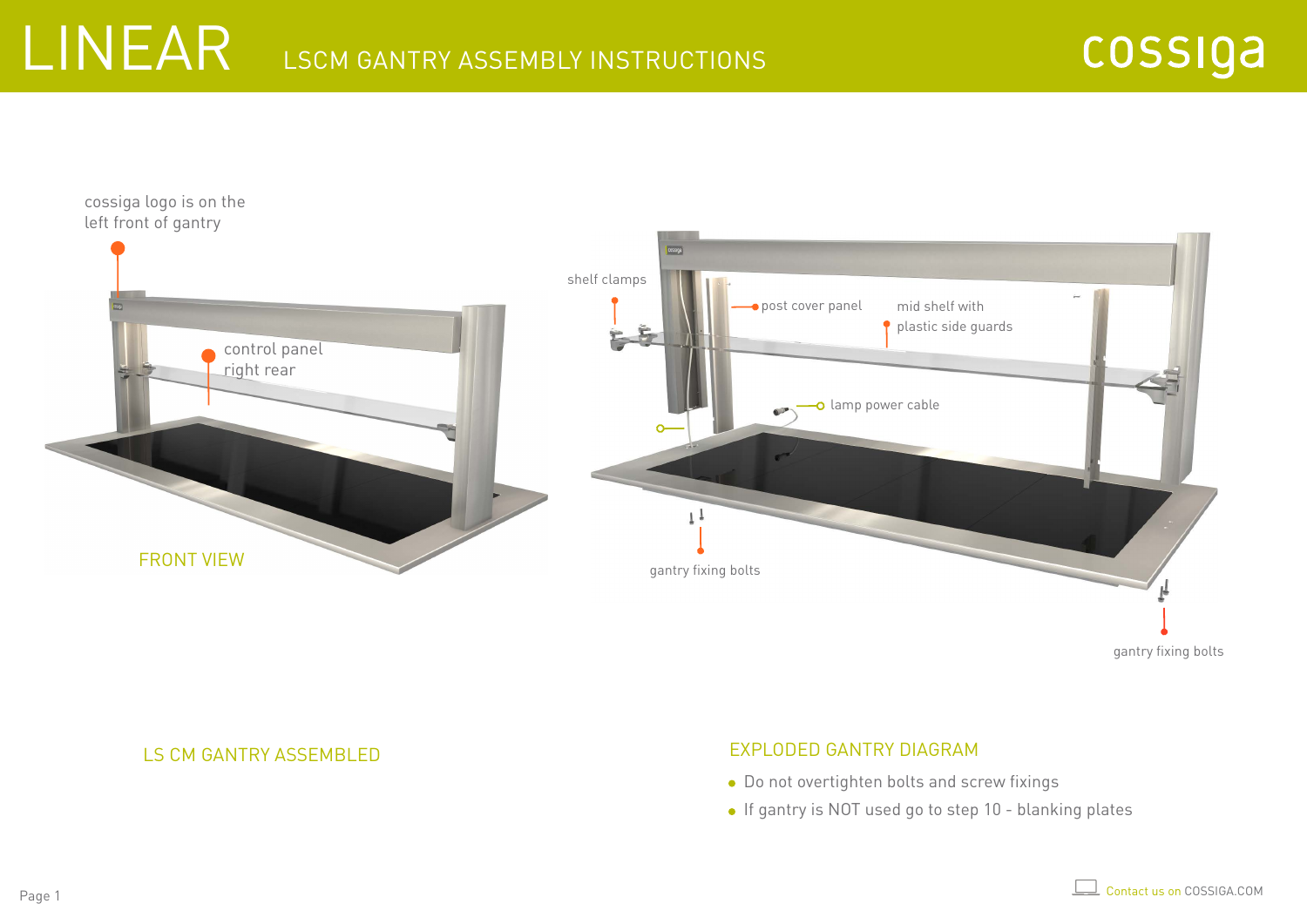



Lifting brackets are fitted to assist removing the unit from the packaging and placing in cabinetry. Use a lift bar that can fit through the 35 x 35mm square hole.( not supplied ) Lifting brackets are fitted to assist removing<br>the unit from the packaging and placing in<br>cabinetry. Use a lift bar that can fit through<br>the 35 x 35mm square hole. (not supplied )

Use four people lifing each corner. After unit has been placed in the required position remove the lifting bracket bolts and retain for fixing the gantry posts.

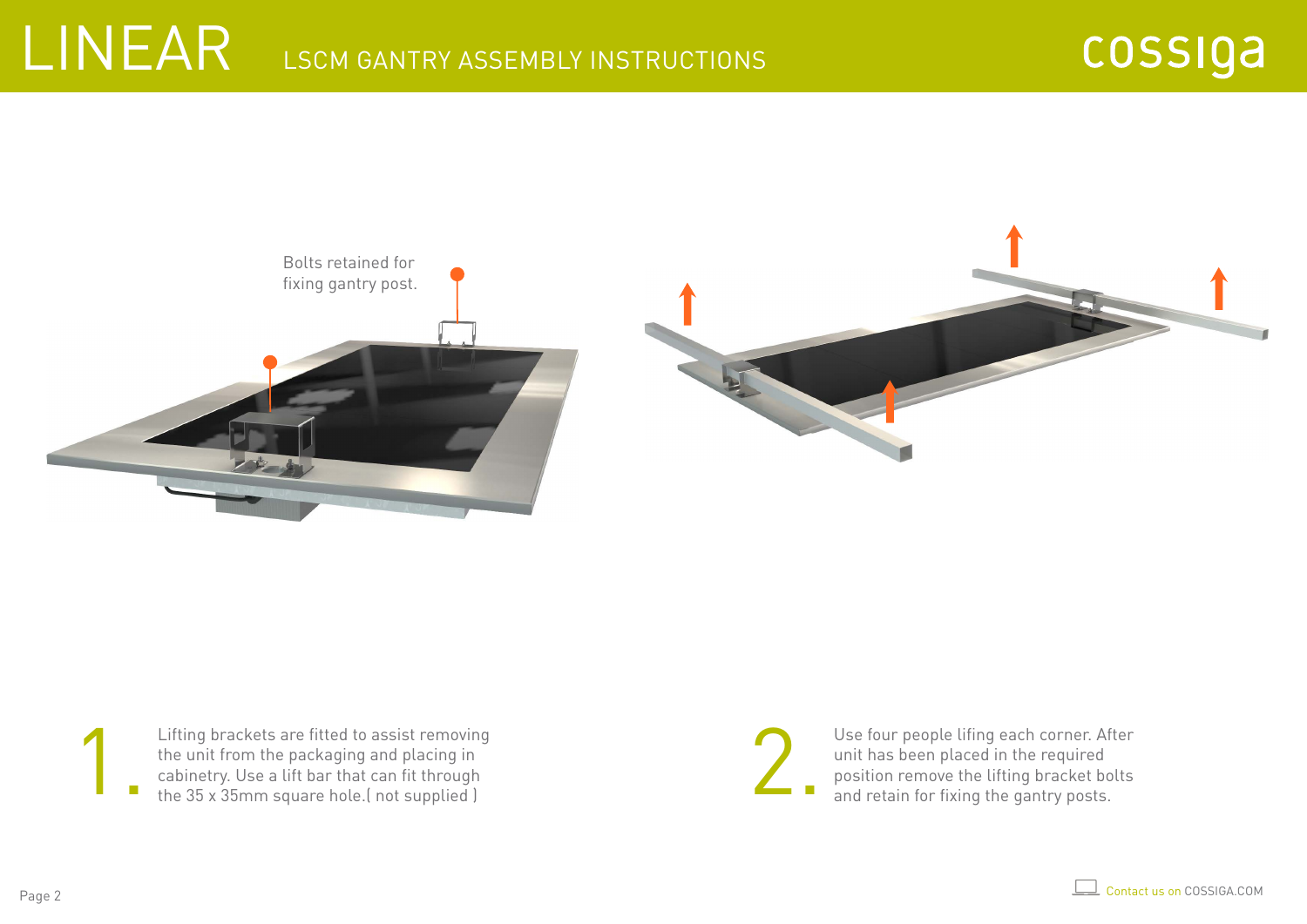#### cossiga





from the rear of the unit.

Remove side post covers lift up and out<br>from bottom. Position gantry assembly<br>over CM base screw up fixing bolts with<br>washers from underneath on both sides.<br>and screw up. Remove side post covers lift up and out from bottom. Position gantry assembly over CM base screw up fixing bolts with washers from underneath on both sides.

Feed the lamp power cable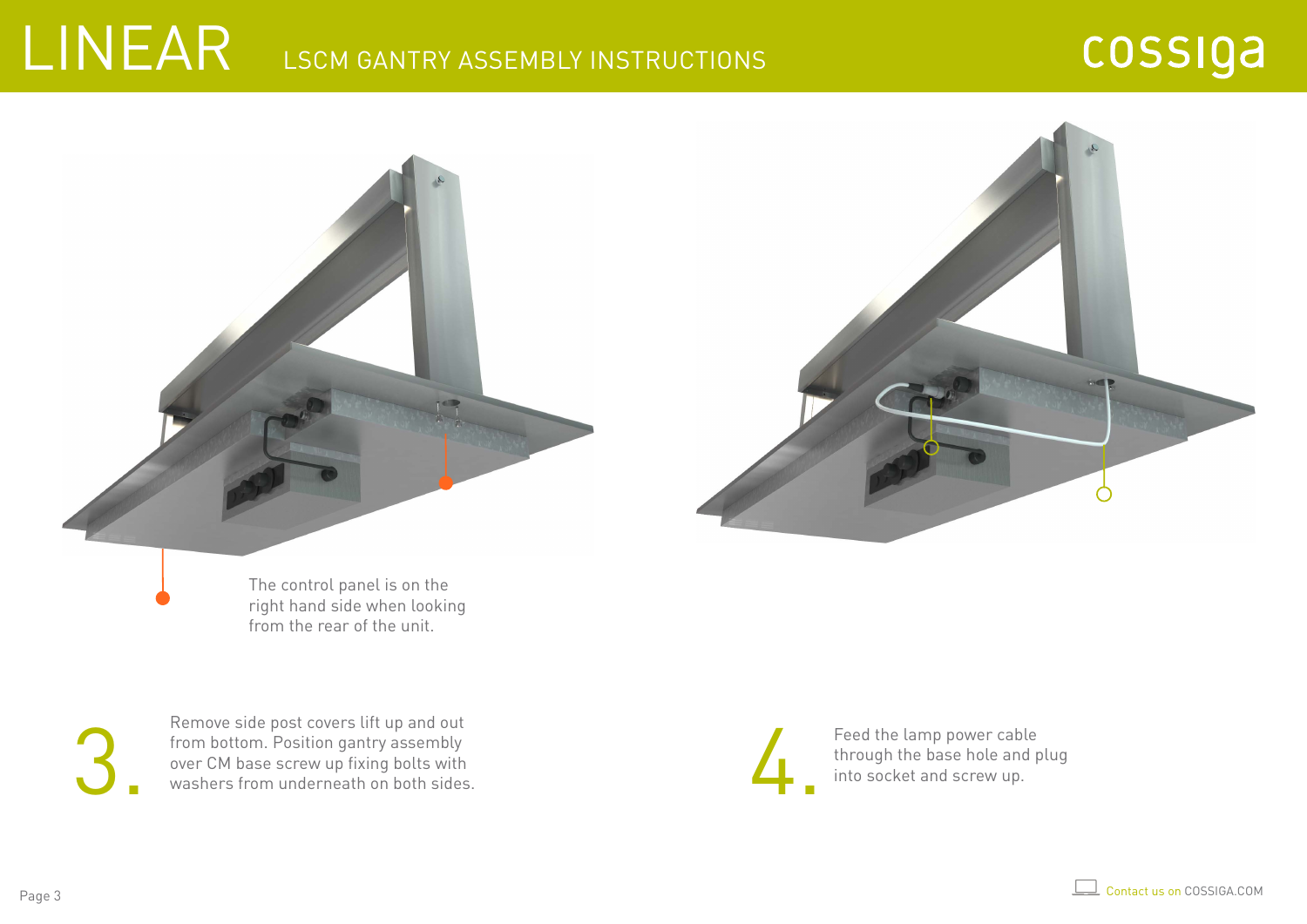cossiga

The cossiga logo is on the left front side of the gantry.





View of gantry and lamp cable on left side of unit from the front.

On each side post slide up the View of gantry and lamp cable on<br>left side of unit from the front.<br>the fit side of unit from the front.<br>the fit side of unit from the front.<br>the set over panel. positon into  $\frac{1}{2}$  clips and pull down to fit.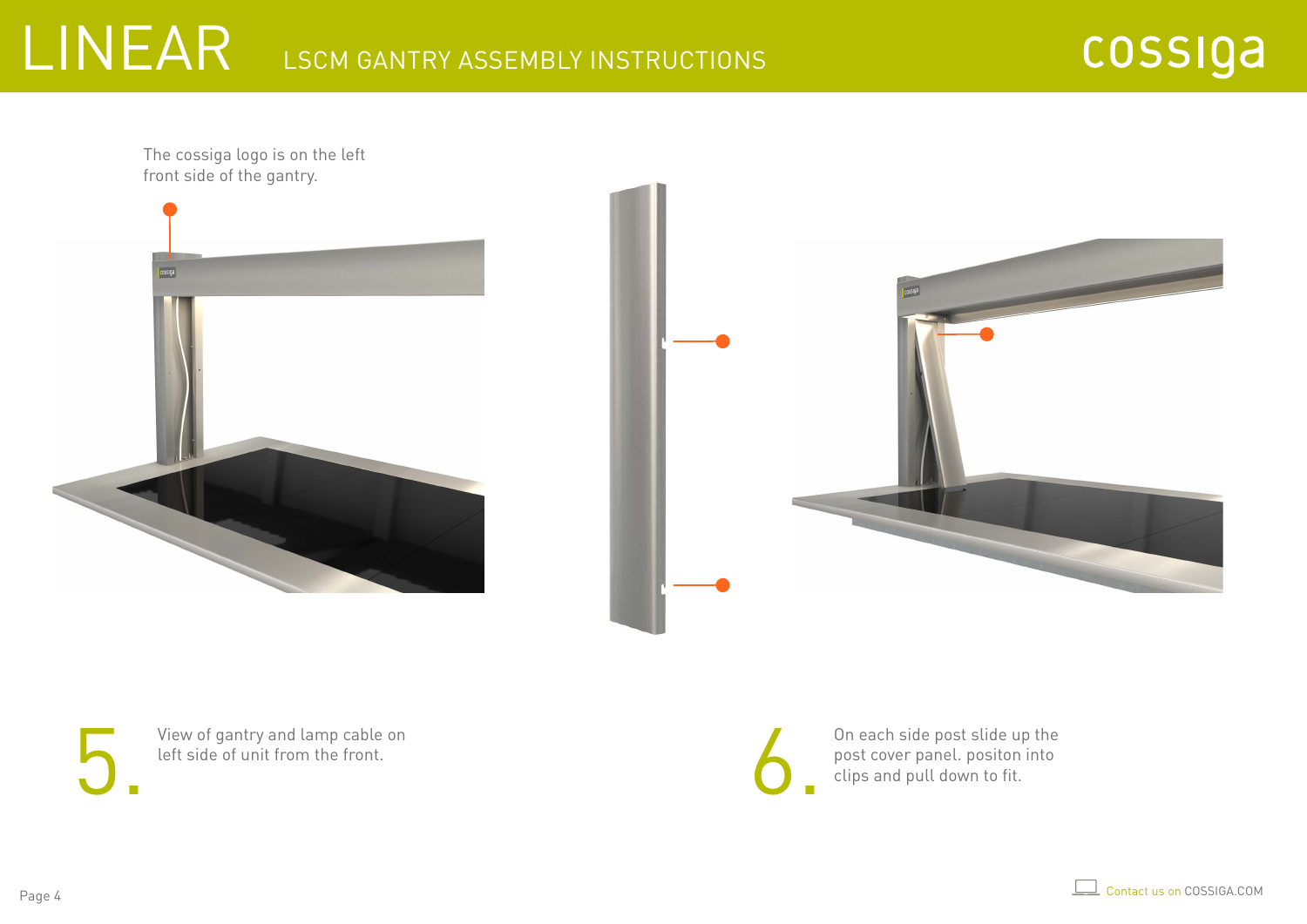





For each of the 4 shelf clamps -

For each of the 4 shelf clamps -<br>1. Release bottom screw to open clamp.<br>2. Screw in clamp to post holes.<br>2. Screw in clamp to post holes.<br>1. Insert glass shelf and centre. Tighten<br>9. Insert glass shelf and centre. Tighten<br> shelf clamps using underneath screw to suit. Plastic guards remain on the glass to prevent glass chipping into food product if knocked.